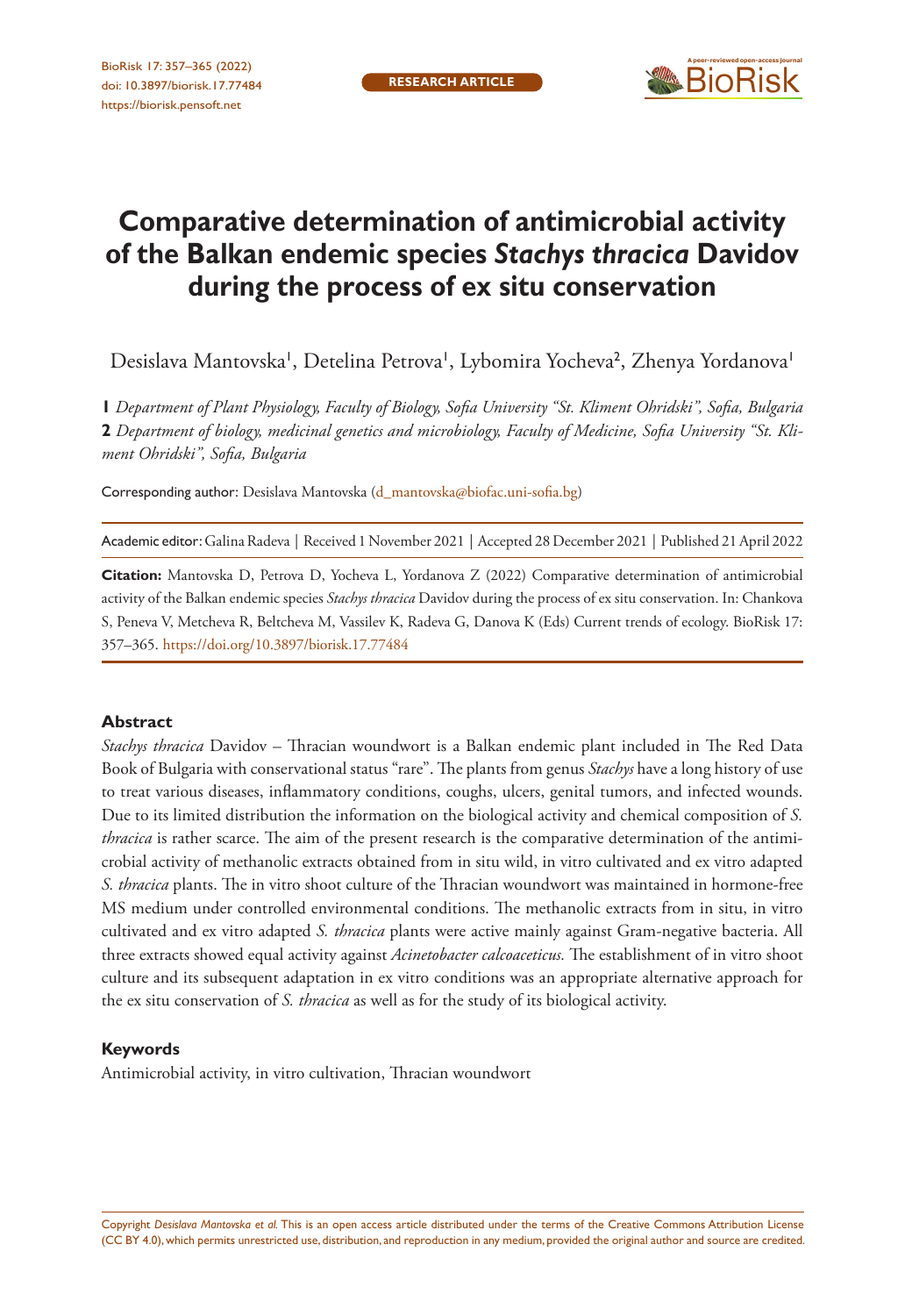## **Introduction**

Genus *Stachys*. L, or woundworts, comprises more than 300 herbs and shrubs and is considered one of the largest genera from *Lamiaceae* family (Tomou et al. 2020). Most of the species are distributed in temperate and tropical regions of the world especially in the Mediterranean. There are 22 species from *Stachys* genus in Bulgaria, 5 of which are under the protection of the Bulgarian Biodiversity Law. The natural habitats of some of these species are located in some of the Bulgarian national parks and others are within localities included in NATURA 2000. The plants from genus *Stachys* have a long history of use in ethnomedicine for various diseases, coughs, ulcers, genital tumors, inflammatory conditions, and infected wounds (Tundis et al. 2007; Conforti et al. 2009; Goren et al. 2014).

It is reported that woundworts exhibit various biological effects such as antioxidant, antibacterial, anti-inflammatory, wound healing, cytotoxic, hepatoprotective properties (Khanavi et al. 2005; Vundać et al. 2007; Háznagy-Radnai et al. 2012; Tundis et al. 2014; Tomou et al. 2020). According to different phytochemical studies, the plants from the *Stachys* genus are sources mainly of phenylethanoid glycosides (Karioti et al. 2010; Delazar et al. 2011), iridoids (Murata et al. 2008; Tundis et al. 2014) and phenolic acids (Venditti et al. 2014).

Taking into account the research done so far, *Stachys* species may be considered a favourable subject for exploration and discovery of secondary metabolites with antimicrobial potential.

The inconsistent application of antibiotics poses a great risk of antibiotic resistance in most of the microbial species that cause human infections (Ventola et al. 2015). This creates an urgency for the research and discovery of alternative sources of antimicrobial agents.

Plants have been used by humanity since ancient times for the treatment of various bacterial infections even without scientific proof of their effectiveness. As a potential source of numerous biologically active substances, plant species have always been potential candidates for alternative agents with antimicrobial activity.

In recent years the antimicrobial potential of some *Stachys* species was a great point of interest among different research groups. Published data indicate that different polar extracts, as well as essential oils, show antimicrobial activity against human pathogens such as *Staphylococcus aureus* and *Pseudomonas aeruginosa* (Dulger et al. 2005; Aleebrahim-Dehkordy et al. 2016; Cuce et al. 2016).

*Stachys thracica* Davidov (The Plant List) or Thracian woundwort is a Balkan endemic plant distributed in Bulgaria, Greece and Turkey. In Bulgaria, it is classified as "rare" and some of its localities are within Natura 2000 ecological network. The populations of the Thracian woundwort are comprised of a small number of individuals and are located in the Strandja Mountain, Black Sea coast and Sofia region. There is no available data on ex-situ conservation of the species and its chemical composition and biological activity are not well studied.

The aim of the present research is a comparative determination of the antimicrobial activity of methanolic extracts obtained from in situ wild, in vitro cultivated and ex vitro adapted *Stachys thracica* plants.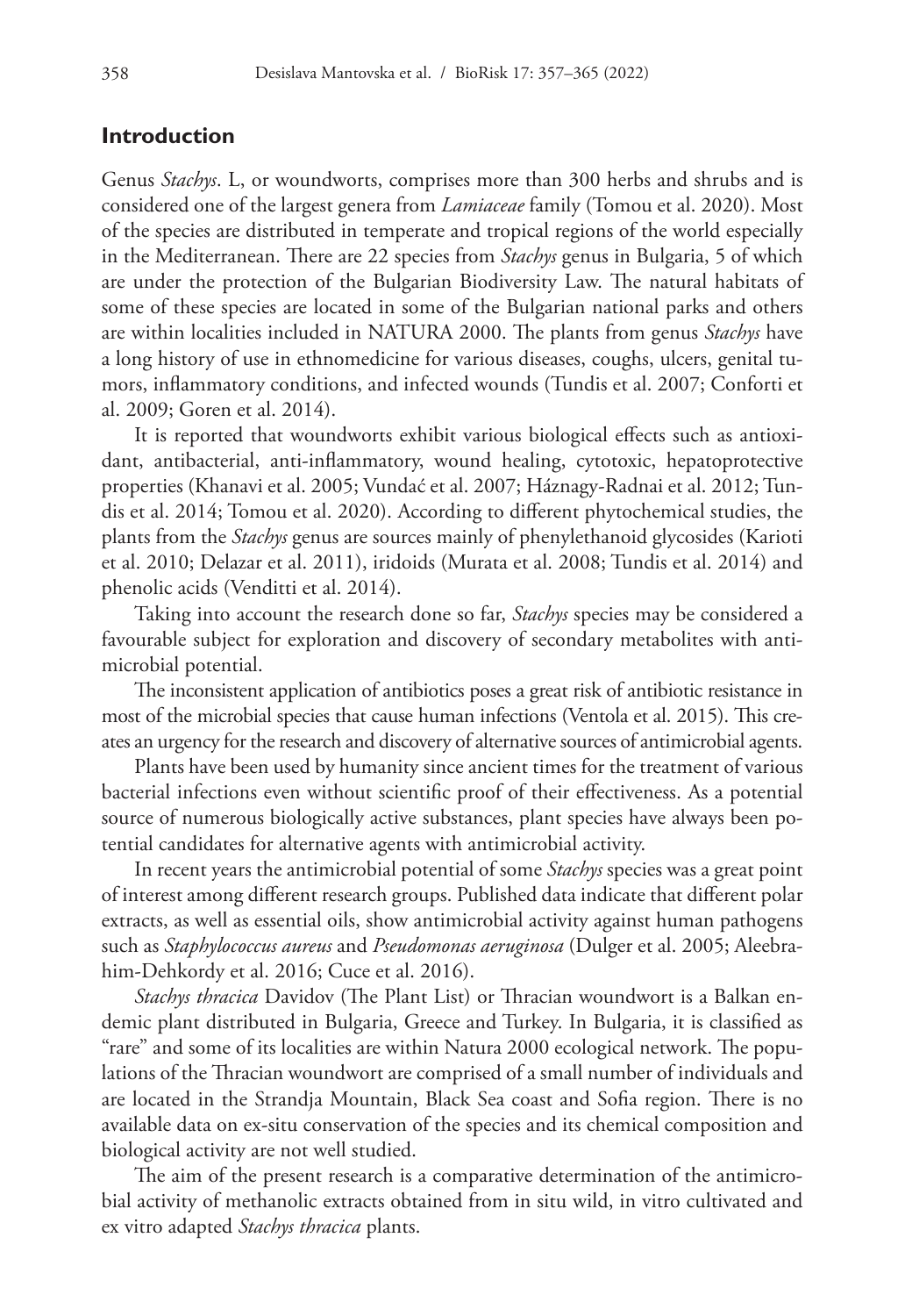# **Materials and methods**

## Plant material

*S. thracica* Davidov plants grew in situ in their natural habitat near the village of Sinemorets, Tsarevo municipality, Bulgaria. A small set of samples from aerial parts of the plants in the period of active blooming (in June) and seeds (in September) were collected with the permission of the Ministry of Environment and Water of Bulgaria. A voucher specimen SO107847 was deposited in the Herbarium of Sofia University "St. Kliment Ohridski".

In vitro shoot culture from *S. thracica* was induced by sterilisation of seeds with 70% ethanol for 5 min. The sterilised seeds were placed on a germination medium containing water and agar (WA) and further, the sprouting seedlings were transferred on MS medium (Murashige and Skoog 1962) supplemented with 3% sucrose and 0.7% agar,without growth regulators. The in vitro collection was maintained under controlled environmental conditions (16 h light/8 h dark, 60 mmol/(m<sup>2</sup>s) photosynthetic photon flux density, Philips TLD-33, temperature 25 °C and 60–70% relative air humidity).

Ex vitro adaptation was performed in three stages with plants having well-developed root systems. At the first step, the regenerated plants were planted in pots and subjected to acclimation in a phytotron chamber for a period of one month. After that, they were transferred to a greenhouse for another month and at a final stage were planted on the experimental field of Sofia University "St. Kliment Ohridski".

#### Methanolic extracts preparation

Three grams (3 g) of finely powdered dry plant material from aboveground parts of in situ grown, in vitro cultivated and ex vitro adapted *S. thracica* were subjected to triple sonication extraction with 30 ml chloroform (Sigma-Aldrich, Spain) in ultrasonic bath for 10 minutes. In the next step, the dried biomass was extracted three times with methanol for 30 minutes. The final plant extract from each variant was concentrated through a vacuum evaporator (IKA, Germany) and dried to constant dry weight. The yields of extracts from in situ, in vitro cultivated and ex vitro adapted plants were 13.8%, 28.46% and 13.6% respectively. For the current study, each methanolic extract was dissolved in 5% DMSO.

## Antimicrobial activity

## **Microbial strains**

The methanolic extracts from in situ, in vitro cultivated and ex vitro adapted *S. thracica* plants were individually tested against seven Gram-negative microbial strains – *Pseudomonas aeruginosa* NBIMCC 3700, *Proteus mirabilis* NBIMCC 8690, *Proteus hauseri* NBIMCC 1393, *Enterobacter cloacea* NBIMCC 8570, *Acinetobacter calcoaceticus* NBIMCC 3730, *Escherichia coli* NBIMCC 8954, *Klebsiella pneumoniae* NBIMCC 3670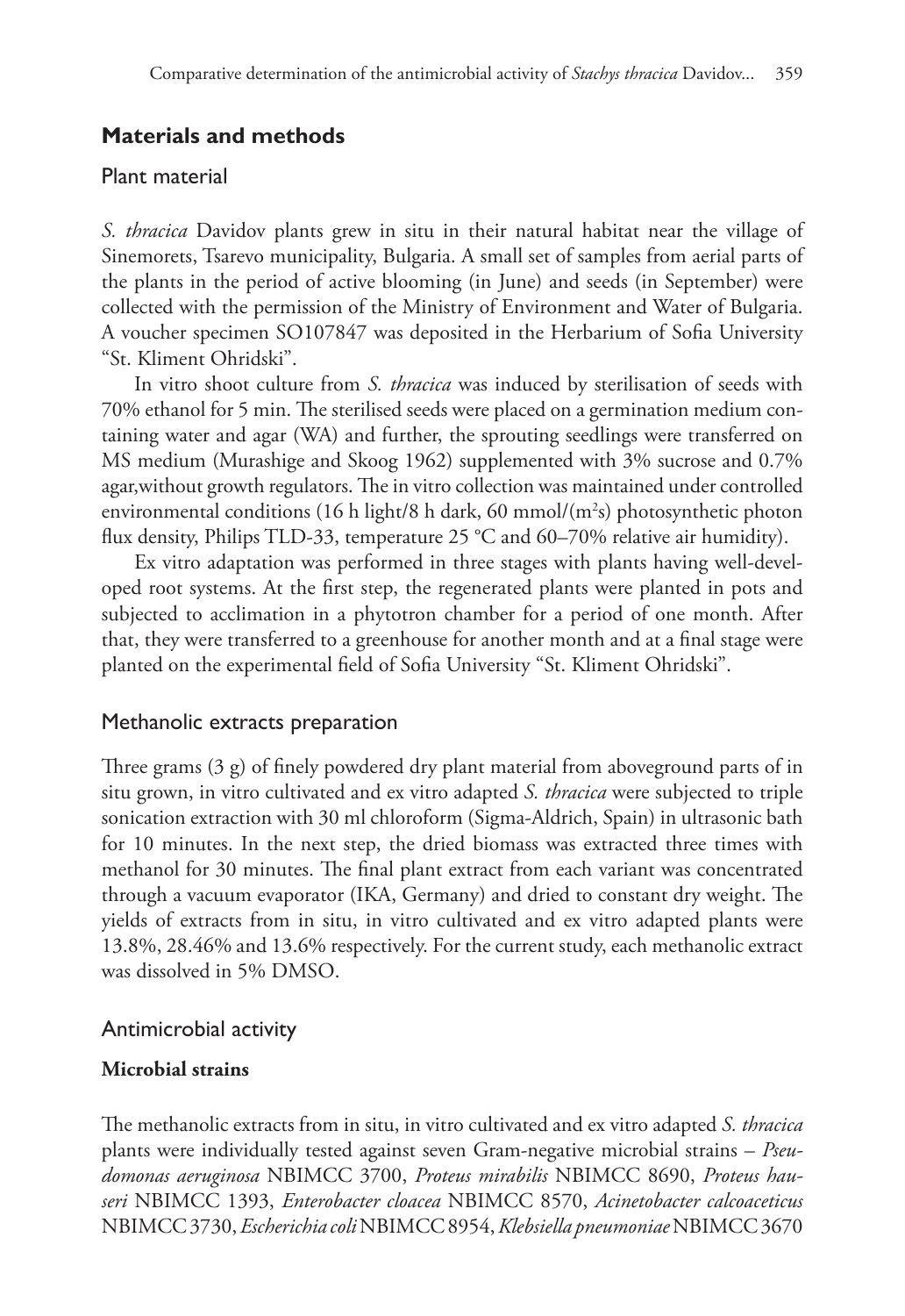and three Gram-positive bacteria – *Staphylococcus aureus* ATCC 25923, *Staphylococcus epidermitis* NBIMCC 3360, *Enterococcus faecalis* NBIMCC 1093 microbial species and the yeast *Candida albicans* NBIMCC 74. The microbial specimens were purchased from The Bulgarian Collection for Industrial Microorganisms and Cell cultures (NB-CIMCC). The bacterial strains were cultured overnight at 37 °C on Muller-Hinton agar (MHA) and the yeast was cultured on Sabouraud Dextrose Agar (SDA).

#### **Disk diffusion assay**

An initial screening of the antimicrobial activity of the dried methanolic extracts from *S. thracica* was performed by agar disk diffusion method according to the guidelines of CLSI (Clinical and Laboratory Standards Institute). The dried extracts from in situ, in vitro and ex vitro adapted plants were dissolved in 5% DMSO to a final concentration of 200 mg/ml and filtered by 0.45 µm Millipore filters for sterilization. Briefly, 100 µl of each suspension containing 107 cell/ml was inoculated in 25 ml MHA for bacterial strains and SDA for the yest respectively. Sterile paper disks (6 mm diameter) were impregnated with the extracts (8 mg/disk) and allowed to dry under aseptic conditions before placing them on the inoculated agar. DMSO at concentration 5% was used as a negative control. The antibiotics tetracycline and amikacin were used as a positive control for the bacterial strains and nystatin for *C. albicans*. The samples were incubated at 37 °C for 24 hours and 48 hours for bacterial strains and *C. albicans* respectively. The antimicrobial activity of the extracts was related to the inhibition zones.

#### **Micro-well dilution assay**

Bacterial strains which were sensitive to the methanolic extracts in the disk diffusion assay were studied for their minimal inhibitory concentration (MIC) using the micro-well dilution assay (Wiegand 2008, EUCAST). For the experiment, the bacterial suspension was prepared in a liquid MH-Muller Hinton medium with a density of 0.5 on the McFarland scale, corresponding to  $10^7$  cells/ml. The 96-well plates were prepared by dispersing 50  $\mu$ l MH broth in each well. The serial dilutions of each extract were prepared directly in the wells as the starting concentration was 64 mg/ml. Then, 50 µl of each well was transferred to the next and the final dilution of each extract was 2 mg/ml. Finally, 50 µl of the bacterial suspension was added to each well and the final volume of each well was 150 µl.

Prior to incubation, the absorbance of each microplate was measured using ELISA reader (Uscn Kit Inc., China) at  $\lambda$ =630 nm and this was considered the absorption at 0 h.

## **Results**

#### In vitro multiplication and ex situ conservation of *S. thracica*

In vitro shoot culture from *S. thracica* was successfully induced by the sterilisation and subsequent germination of ripe dried seeds. The in vitro regenerated plants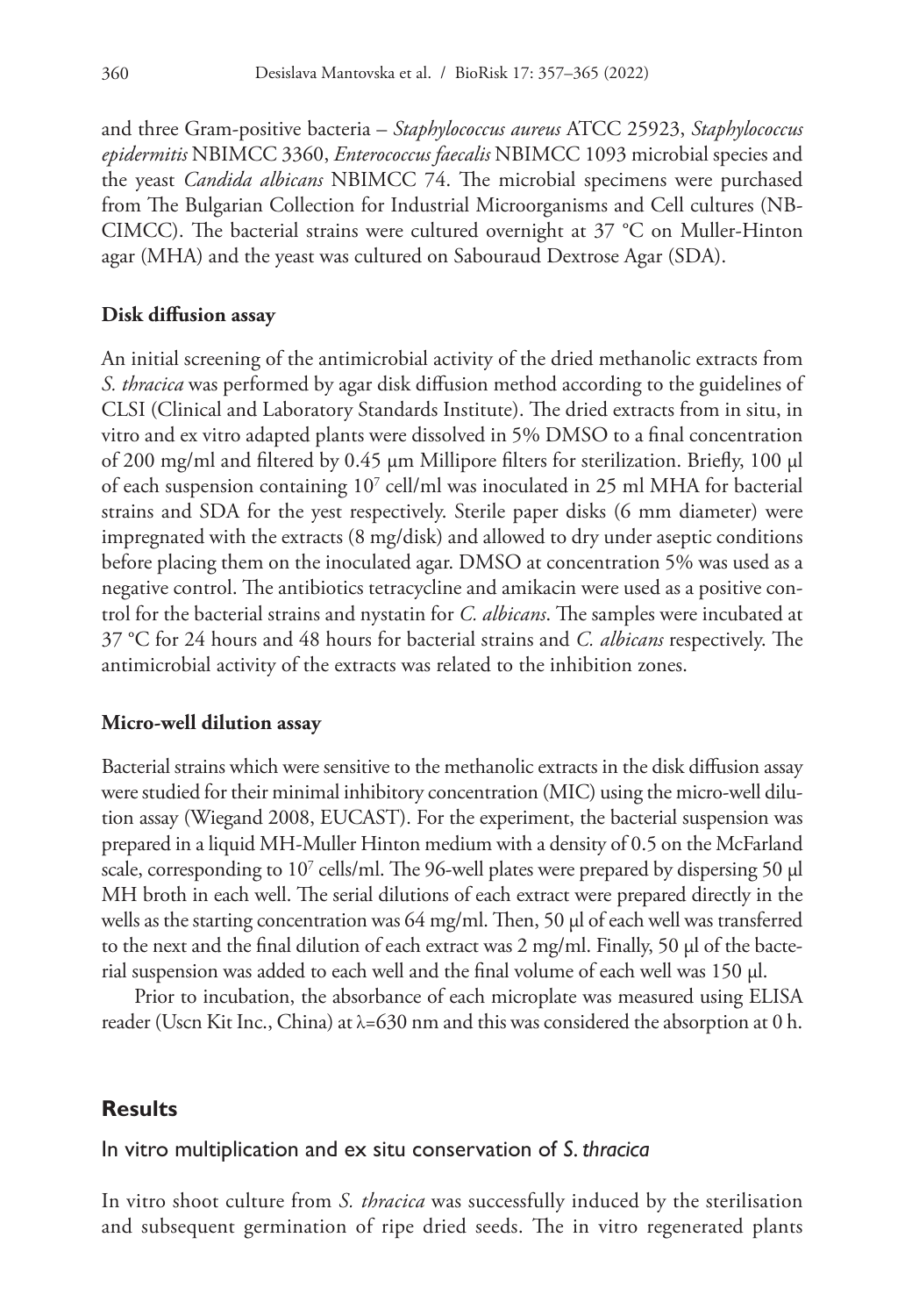

**Figure 1.** Ex situ conservation of *S. thracica.*

were further propagated and maintained on hormone-free MS medium and characterised with plentiful leaf biomass and well-developed roots. This allowed their further 3-stage acclimatisation – in a phytotron chamber, in a greenhouse and an experimental field. For the current research, the collection of ex vitro adapted *S. thracica* plants were successfully maintained on the experimental field with 83% survival rate (Fig. 1).

## Antimicrobial activity

The antimicrobial activity of the methanolic extracts from in situ, in vitro cultivated and ex vitro adapted *S. thracica* plants was evaluated against 11 microorganisms that are frequently related to human infections and are typically present in infected wounds.

The results from the preliminary screening by the disk diffusion assay as well as the microdilution assay are presented in Table 1. All tested extracts show tendency to be active against Gram-negative bacterial strains rather than Gram-positive strains. Overall, the extracts of *S. thracica* showed activity against only 4 of the tested microbial strains and no dependency between the type of extract and its activity was observed (Fig. 2). The most sensitive microbial species appeared to be *A. calcoaceticus* as all three extracts showed bactericidal zones and MIC values of 8 mg/ ml. The other bacterial strains that were sensitive to either of the extracts were *K. pneumoniae*, *P. mirabilis* and *E. faecalis.* The highest MIC value – 16 mg/ml and the smallest inhibitory zone – 7 mm were established against *K. pneumoniae*. Although the zones in *P. aeruginosa* were seen as bacteriostatic, no activity was detected in the microdilution assay.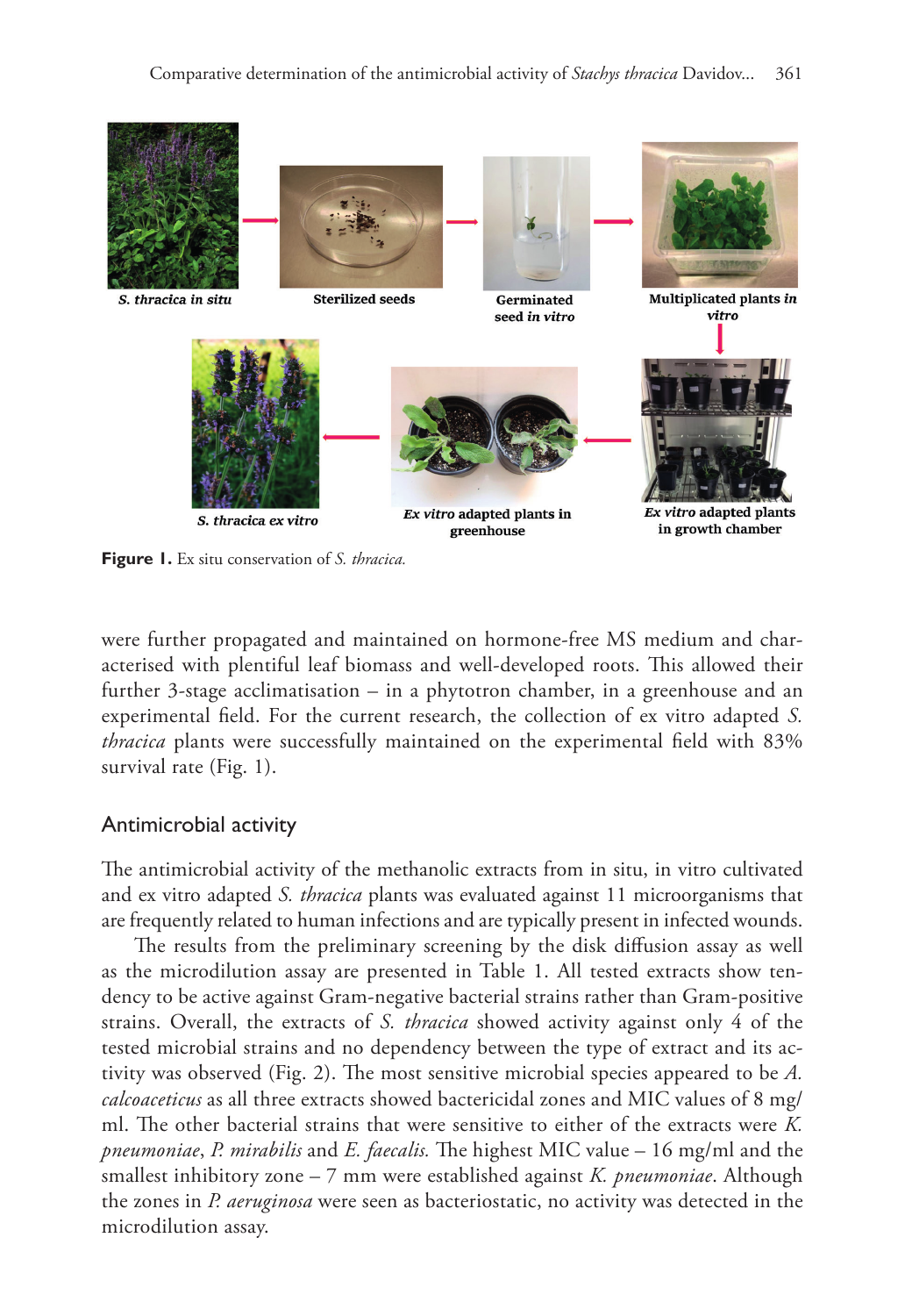## **Discussion**

#### In vitro multiplication and ex vitro adaptation of *S. thracica*

The conservational status of the Thracian woundwort and its limited distribution enforced us to apply an alternative method which would allow simultaneously the conservation of the species and the determination of its biological activity. The in vitro micropropagation is a reliable method for ex-situ conservation of endemic and threatened plant species and it is successfully applied for the investigation of such, without disturbing their natural population and habitats.

For the current study we successfully initiated in vitro shoot cultures of *S. thracica* from sterilised ripe dried seeds. The in vitro culture is successfully grown on MS medium without the addition of plant growth regulators and the micropropagated plants are characterised with vigorous growth, plentiful leaf biomass and very well-developed root system. This in turn led to the successful ex vitro acclimation of the Thracian woundwort with 83% survival rate.

| <b>Test microorganisms</b>  | Stachys thracica methanolic extracts |                  |                 |         |                 |         | <b>Antibiotics</b> |                 |                  |
|-----------------------------|--------------------------------------|------------------|-----------------|---------|-----------------|---------|--------------------|-----------------|------------------|
|                             | In situ                              |                  | In vitro        |         | Ex vitro        |         | Amicacine          | Tetracycline    | <b>Nystatine</b> |
|                             | DD <sup>a</sup>                      | MIC <sup>b</sup> | DD <sup>a</sup> | $MIC^b$ | DD <sup>a</sup> | $MIC^b$ | DD <sup>a</sup>    | DD <sup>a</sup> | <b>NA</b>        |
| Acinetobacter calcoaceticus | 9                                    | 8                | 8               | 8       | 7.5             | 8       | 11                 | 12              | NA               |
| Enterobacter cloacea        | ۰                                    |                  |                 |         | ٠               | ٠       | 8                  | 21              | <b>NA</b>        |
| Proteus mirabilis           | $6*$                                 | ٠                | $8*$            | ٠       | $8*$            | 8       | 13                 | 8               | <b>NA</b>        |
| Proteus hauseri             | ٠                                    | NA               | ۰               | NA      | ٠               | NA      | 20                 | 19              | <b>NA</b>        |
| Staphylococcus aureus       | ٠                                    | NA               | ۰               | NA      | ٠               | NA      | 20                 | 28              | <b>NA</b>        |
| Staphylococcus epidermitis  | ٠                                    | NA               | ۰               | NA      | ٠               | NA      | 20                 | 12              | <b>NA</b>        |
| Klebsiela pneumoniae        | 7                                    | 16               | 9               | 4       | ٠               | NA      | 15                 | 29              | <b>NA</b>        |
| Pseudomonas aeruginosa      | $15*$                                | ۰                | $12*$           | ٠       | $10*$           | ٠       | 25                 | 12              | <b>NA</b>        |
| Escherichia coli            | ٠                                    | <b>NA</b>        | ۰               | NA      | ٠               | NA      | 12                 | 22              | <b>NA</b>        |
| Enterococcus feacalis       | ٠                                    | <b>NA</b>        | $9*$            | 4       | ٠               | NA      | 8                  | 25              | <b>NA</b>        |
| Candida albicans            |                                      | NA               |                 | NA      | ٠               | NA      | <b>NA</b>          | NA              | 18               |

Table 1. Antimicrobial activity of methanolic extracts from in situ wild, in vitro cultivated and ex vitro adapted *Stachys thracica* plants.

(-) – no antimicrobial activity; (\*) – bacteriostatic zone; aDD – disc diffusion method; Inhibition zones (mm); bMIC – minimal inhibitory concentration (mg/ml); NA – not tested.



**Figure 2.** Antimicrobial activity of methanolic extracts from in situ <sup>1</sup>, in vitro <sup>2</sup> and ex vitro <sup>3</sup> S. thracica plants measured by the disk diffusion assay **A** *A. calcoaceticus* **B** *P. mirabilis* **C** *K. pneumoniae* **D** *E. faecalis.*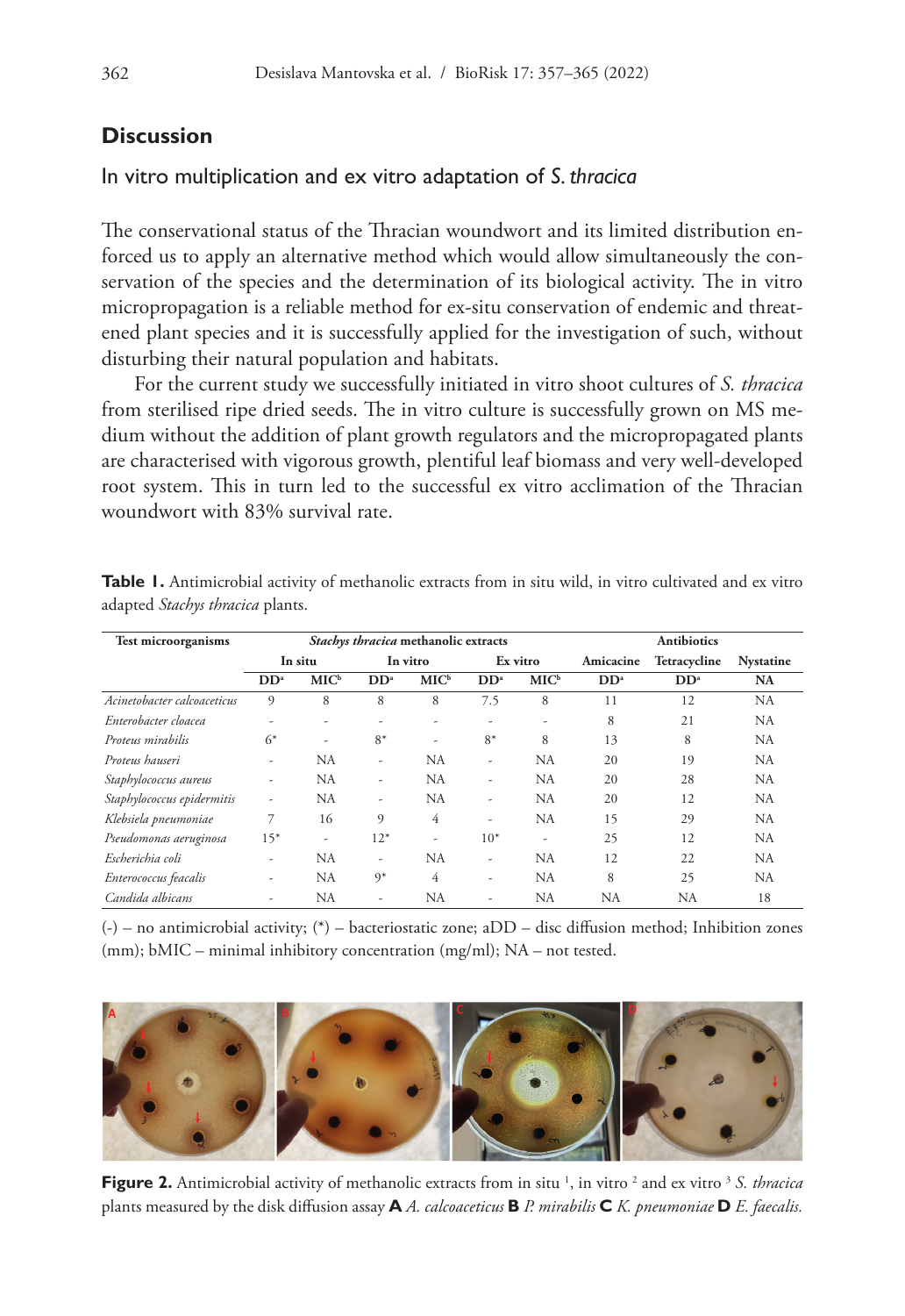Similar to our results, the successfully initiated in vitro culture from the Balkan endemic *S. maritima* was maintained on a hormone-free MS medium and the plants showed an excellent regeneration rate (Panayotova et al. 2008).

#### Antimicrobial activity

There is a high possibility that different growth conditions would affect the biological activity of plants extracts. *S. thracica* is a source of pharmacologically active secondary metabolites such as phenylethanoid glycosides (Bankova et al. 1999). To evaluate the changes in the antimicrobial activity of methanolic extracts from *S. thracica*, a comparison between the in situ grown, in vitro cultivated and ex vitro adapted plants was made.

The antimicrobial activity was evaluated against 10 bacterial strains and 1 yeast strain – *C. albicans*. The disk diffusion method was used for preliminary study of the antibacterial activity and the microdilution assay was applied afterwards for determination of MIC and verification of the results obtained by the initial screening. All the extracts were more active against Gram-negative bacteria which may be due to the different structure of the cell wall of gram-negative and gram-positive bacteria. We observed no visible trend in the antimicrobial activity of the methanolic extracts obtained from in situ, in vitro cultivated and ex vitro adapted plants with the exception that all the extracts were equally active against *A. calcoaceticus* showing inhibitory zones of 8 mm and MIC values – 8 mg/ml.

Typically, *A. calcoaceticus* is a soil bacterium but it is very frequently associated with infections within hospitals due to its ability to form a complex with another species – *Acinetobacter baumanii* and it is usually used in laboratory testing instead of *Acinetobacter baumanii* (Mancilla-Rojano et al. 2020).

Ebrahimabadi et al. (2010) reported that the polar fraction of *Stachys inflata* Benth. was active against only two microbial species which in parts overlaps with our results. In another study, Dulger et al. (2004) demonstrated that methanolic extracts from *Stachys* species were active against *E. coli*, *P. aeruginosa*, *S. aureus* and *B. cereus* but no activity was established against the tested yeast cultures – *C. albicans*, *K. fragilis* and *R. rubra*. Contrary to our results, Cüce et. al. (2017) reported that methanolic and hexane extracts from in situ and in vitro cultivated *S. annua* plants were active against *S. aureus* and the methanolic extract showed activity against *P. aeruginosa.*

## **Conclusions**

The initiated in vitro culture from *S. thracica* was successfully maintained on hormonefree MS medium under controlled environmental conditions and the micropropagated plants continued to form plenty of biomass and well-developed roots. The methanolic extracts from the Thracian woundwort showed activity mostly against Gram-negative bacteria and the most sensitive bacterial strain was *A. calcoaceticus* against which all three different extracts exhibit equal antimicrobial activity. Further research on the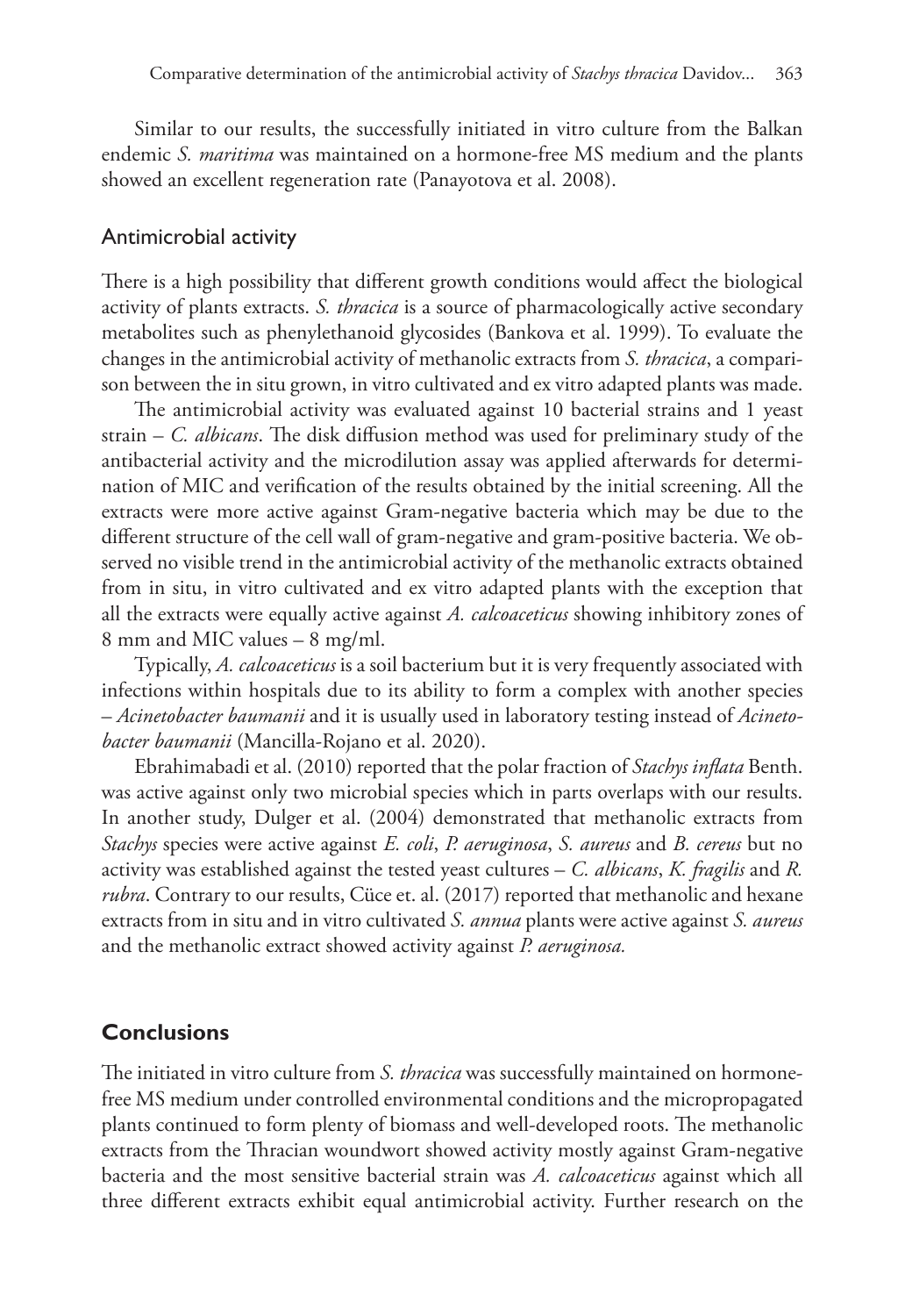chemical profile would be necessary in order to reveal which compounds are responsible for the antimicrobial activity of *S. thracica.*

The established in vitro and ex vitro plant cultures serve as an effective alternative approach for the preservation of the rare *S. thracica* and at the same time represents a model system for the study of its biological activity and pharmacological potential.

## **References**

- Aleebrahim-Dehkordy E, Rafieian-Kopaei M, Bahmani M, Abbasi S (2016) Antioxidant activity, total phenolic and flavonoid content, and antibacterial effects of *Stachys lavandulifolia* Vahl. flowering shoots gathered from Isfahan. Journal of Chemical and Pharmaceutical Sciences 9(4): 3403-3408.
- Bankova V, Koeva-Todorovska J, Stambolijska T, Ignatova-Groceva MD, Todorova D, Popov S (1999) Polyphenols in *Stachys* and *Betonica* species (Lamiaceae). Zeitschrift für Naturforschung C 54(11): 876–880.<https://doi.org/10.1515/znc-1999-1104>
- Conforti F, Menichini F, Formisano C, Rigano D, Senatore F, Arnold NA, Piozzi F (2009) Comparative chemical composition, free radical scavenging and cytotoxic properties of essential oils of six *Stachys* species from different regions of Mediterranean Area. Food Chemistry 116(4): 898–905.<https://doi.org/10.1016/j.foodchem.2009.03.044>
- Cüce M, Bekircan T, Laghari AH, Sökmen M, Sökmen A, Uçar EÖ, Kılıç AO (2017) Antioxidant phenolic constituents, antimicrobial and cytotoxic properties of *Stachys annua* L. from both natural resources and micropropagated plantlets. Indian Journal of Traditional Knowledge 16(3): 407–416.
- Delazar A, Celik S, Göktürk RS, Unal O, Nahar L, Sarker SD (2005) Two acylated flavonoid glycosides from *Stachys bombycina*, and their free radical scavenging activity. Die Pharmazie 60: 878–880.<https://doi.org/10.1002/chin.200610208>
- Dulger B, Ugurlu E, Aki C, Suerdem TB, Camdeviren A, Tazeler G (2005) Evaluation of antimicrobial activity of some endemic *Verbascum*, *Sideritis*, and *Stachys*. species from Turkey. Pharmaceutical Biology 43(3): 270–274.<https://doi.org/10.1080/13880200590928861>
- Ebrahimabadi AH, Ebrahimabadi EH, Djafari-Bidgoli Z, Kashi FJ, Mazoochi A, Batooli H (2010) Composition and antioxidant and antimicrobial activity of the essential oil and extracts of *Stachys inflata* Benth from Iran. Food Chemistry 119(2): 452–458. [https://doi.](https://doi.org/10.1016/j.foodchem.2009.06.037) [org/10.1016/j.foodchem.2009.06.037](https://doi.org/10.1016/j.foodchem.2009.06.037)
- Goren AC (2014) Use of *Stachys* species (mountain tea) as herbal tea and food. Records of Natural Products 8(2): e71.
- Háznagy-Radnai E, Balogh A, Czigle S, Máthé I, Hohmann J, Blazsó G (2012) Antiinflammatory activities of Hungarian *Stachys* species and their iridoids. Phytotherapy Research 26(4): 505–509. <https://doi.org/10.1002/ptr.3582>
- Karioti A, Bolognesi L, Vincieri FF, Bilia AR (2010) Analysis of the constituents of aqueous preparations of *Stachys* recta by HPLC–DAD and HPLC–ESI–MS. Journal of Pharmaceutical and Biomedical Analysis 53(1): 15–23.<https://doi.org/10.1016/j.jpba.2010.03.002>